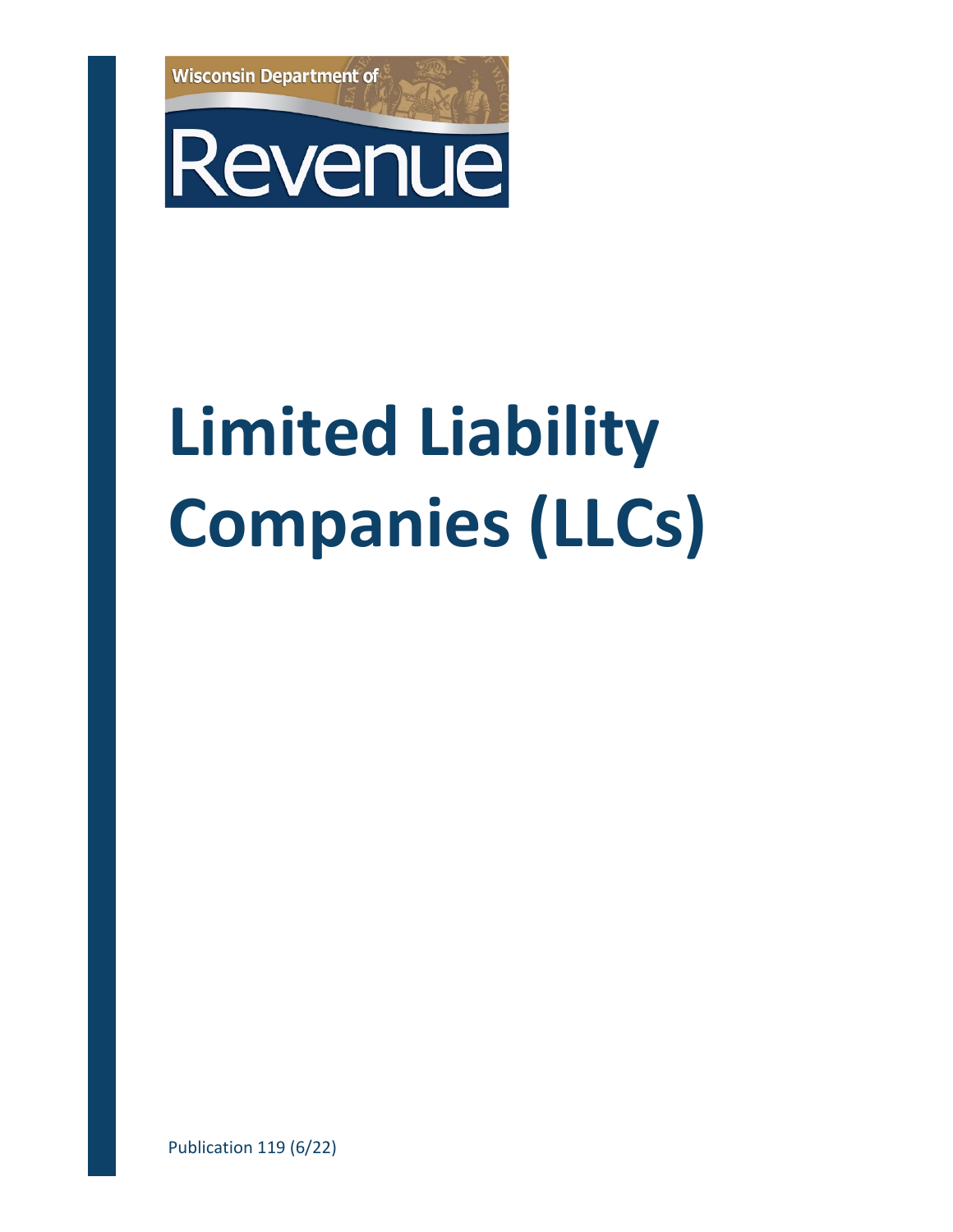# **TABLE OF CONTENTS**

<span id="page-1-0"></span>

|    |                                                                                                     | Page |
|----|-----------------------------------------------------------------------------------------------------|------|
| 1. |                                                                                                     |      |
| 2. |                                                                                                     |      |
|    | A. How is an LLC Operating in Wisconsin Treated for Wisconsin Franchise and Income Tax Purposes?  3 |      |
|    | В.                                                                                                  |      |
| 3. |                                                                                                     |      |
|    | А.                                                                                                  |      |
|    | В.                                                                                                  |      |
|    | C.                                                                                                  |      |
|    | D.                                                                                                  |      |
|    | Е.                                                                                                  |      |
|    | F.                                                                                                  |      |
| 4. |                                                                                                     |      |
|    | А.                                                                                                  |      |
|    | В.                                                                                                  |      |
|    | C.                                                                                                  |      |
|    | D.                                                                                                  |      |
|    | Е.                                                                                                  |      |
| 5. |                                                                                                     |      |
|    | А.                                                                                                  |      |
|    | В.                                                                                                  |      |
|    | C.                                                                                                  |      |
|    | D.                                                                                                  |      |
|    |                                                                                                     |      |
| 6. |                                                                                                     |      |
|    |                                                                                                     |      |
|    | В.                                                                                                  |      |
|    | C.                                                                                                  |      |
|    | D.                                                                                                  |      |
|    | Ε.                                                                                                  |      |
| 7. |                                                                                                     |      |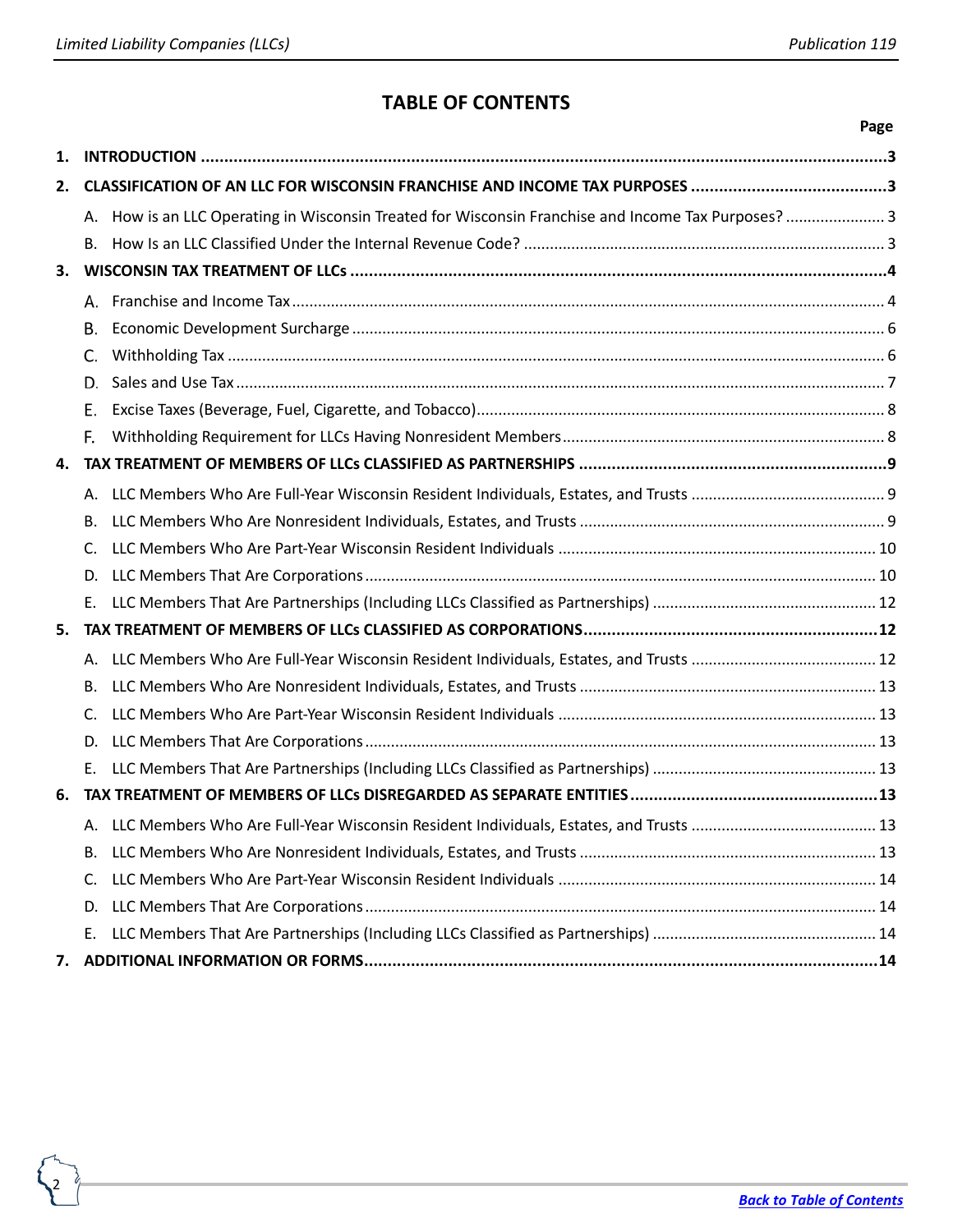#### **IMPORTANT NOTICE**

On April 15, 2022, Wisconsin Governor Tony Evers signe[d 2021 Wisconsin Act 258.](https://docs.legis.wisconsin.gov/2021/related/acts/258.pdf) The Act makes several revisions to ch. 183, Wis. Stats., *Wisconsin Uniform Limited Liability Company Law*. As a result, the Wisconsin Department of Financial Institutions has updated their [filings and fees schedule](https://wdfi.org/corporations/fees/ltd.htm) and added new and updated forms to their limited liability company (LLC) [forms page.](https://wdfi.org/corporations/forms/corp183forms.htm)

# <span id="page-2-0"></span>**1. INTRODUCTION**

This publication provides information about the Wisconsin tax treatment of limited liability companies (LLCs).

Effective January 1, 1994, Wisconsin law authorizes the organization and operation of limited liability companies in Wisconsin. Prior to 1994, Wisconsin law did not specifically address the treatment of LLCs. However, LLCs doing business in Wisconsin before 1994 would be treated in the same manner as for federal income tax purposes.

An LLC is a business entity that possesses both corporate characteristics and characteristics associated with a partnership. Limited liability companies possess the corporate attribute of limited liability for LLC owners or members and the potential for treatment as a pass-through entity for federal and state income tax purposes. Federal law is controlling in the determination of whether an LLC is treated as a corporation or a partnership for Wisconsin franchise and income tax purposes. For taxable years beginning on or after January 1, 1997, an LLC that is disregarded as a separate entity for federal income tax purposes is disregarded as a separate entity for Wisconsin franchise or income tax purposes.

For more information on the formation and registration of an LLC in Wisconsin, see ch. 183, Wis. Stats., *Wisconsin Uniform Limited Liability Company Law*, and visit the Wisconsin Department of Financial Institutions [website.](https://www.wdfi.org/)

# <span id="page-2-2"></span><span id="page-2-1"></span>**2. CLASSIFICATION OF AN LLC FOR WISCONSIN FRANCHISE AND INCOME TAX PURPOSES**

#### **A. How is an LLC Operating in Wisconsin Treated for Wisconsin Franchise and Income Tax Purposes?**

An LLC that is treated as a partnership under the Internal Revenue Code (IRC) is treated as a partnership for Wisconsin purposes. [sec. [71.195,](https://docs.legis.wisconsin.gov/statutes/statutes/71/iii/195) Wis. Stats.] An LLC that is treated as a corporation under the IRC is treated as a corporation for Wisconsin purposes. [sec. [71.22\(1k\),](https://docs.legis.wisconsin.gov/statutes/statutes/71/iv/22/1k) Wis. Stats.] For taxable years beginning on or after January 1, 1997, an LLC that is disregarded as a separate entity under sec. [7701,](https://www.law.cornell.edu/uscode/text/26/7701) IRC, is disregarded as a separate entity for Wisconsin franchise and income tax purposes, and its owner is subject to the tax on or measured by its net income. [secs. [71.02\(1\),](https://docs.legis.wisconsin.gov/statutes/statutes/71/i/02/1) [71.20\(1\),](https://docs.legis.wisconsin.gov/statutes/statutes/71/iii/20/1) an[d 71.22\(1k\),](https://docs.legis.wisconsin.gov/statutes/statutes/71/iv/22/1k) Wis. Stats.]

For taxable years beginning on or after January 1, 2021, "Internal Revenue Code" means the federal Internal Revenue Code as amended to December 31, 2020, with numerous exceptions. For a list of exceptions, see "Conformity with Internal Revenue Code and Exceptions" in the *instructions* for Form 4, Wisconsin Non-Combined Corporation Franchise or Income Tax Return.

#### <span id="page-2-3"></span>**B. How Is an LLC Classified Under the Internal Revenue Code?**

The Internal Revenue Service issued "check-the-box" entity classification regulations under sec. [7701,](https://www.law.cornell.edu/uscode/text/26/7701) IRC, that are effective for federal purposes on January 1, 1997. These regulations generally allow LLCs with two or more members to choose to be taxed as a partnership or corporation. Limited liability companies that have a single owner may choose to be recognized or disregarded as an entity separate from their owner. [Treas. Reg. secs. [301.7701-1,](https://www.law.cornell.edu/cfr/text/26/301.7701-1) [301.7701-2,](https://www.law.cornell.edu/cfr/text/26/301.7701-2) and [301.7701-3.](https://www.law.cornell.edu/cfr/text/26/301.7701-3)]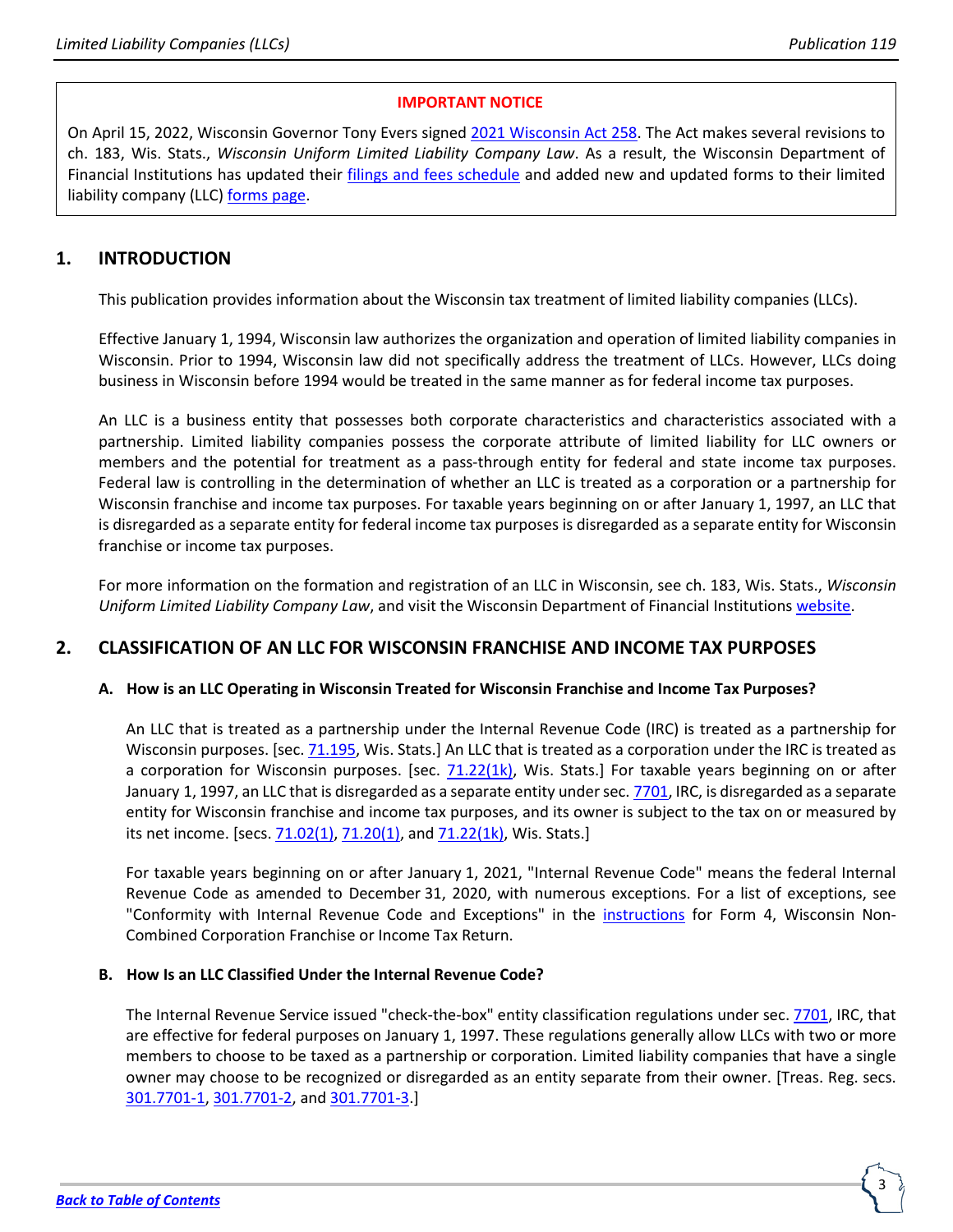# <span id="page-3-0"></span>**3. WISCONSIN TAX TREATMENT OF LLCs**

#### <span id="page-3-1"></span>**Franchise and Income Tax**

(1) What tax form does an LLC use to file a franchise or income tax return?

*If a partnership:* An LLC classified as a partnership reports its income on federal Form 1065, U*.S. Return of Partnership Income*, and Wisconsin [Form](https://www.revenue.wi.gov/Pages/HTML/formpub.aspx) 3, *Wisconsin Partnership Return*. [sec[. 71.20\(1\),](https://docs.legis.wisconsin.gov/statutes/statutes/71/iii/20/1) Wis. Stats.]

*If a corporation:* An LLC classified as a corporation files federal Form 1120, *U.S. Corporation Income Tax Return*, and Wisconsin Form [4](https://www.revenue.wi.gov/Pages/HTML/formpub.aspx) or [6,](https://www.revenue.wi.gov/Pages/HTML/formpub.aspx) *Wisconsin Corporation Franchise or Income Tax Return*. If the LLC has elected to be a tax-option (S) corporation, it files federal Form 1120S, *U.S. Income Tax Return for an S Corporation*, and Wisconsin [Form](https://www.revenue.wi.gov/Pages/HTML/formpub.aspx) 5S, *Wisconsin Tax-Option (S) Corporation Franchise or Income Tax Return*. [secs. [71.22\(1k\)](https://docs.legis.wisconsin.gov/statutes/statutes/71/iv/22/1k) an[d 71.24\(1\),](https://docs.legis.wisconsin.gov/statutes/statutes/71/iv/24/1) Wis. Stats.]

*If disregarded as a separate entity:* An LLC disregarded as a separate entity includes its income, losses, and deductions on its owner's return.

(2) What is the treatment of Wisconsin tax credits for an LLC?

*If a partnership:* Members of an LLC classified as a partnership may compute the same credits that are available to partners of partnerships.

*If a corporation:* An LLC treated as a corporation may compute the same tax credits as a regular (C) corporation, unless the LLC has elected to be treated as a tax-option (S) corporation.

*If a tax-option (S) corporation:* Shareholders of an LLC classified as a tax-option (S) corporation may compute the same credits that are available to shareholders of a tax-option (S) corporation.

*If disregarded as a separate entity:* The LLC's owner may claim any tax credits based on the LLC's activities for which the owner would otherwise be eligible.

See the chart that follows.

4

| <b>Tax Credit</b>                          | If LLC is a Partnership or a<br><b>Disregarded LLC Owned</b><br>by a Partnership <sup>1</sup> | If LLC is a C Corporation | If a Disregarded LLC Owned<br>by an Individual (e.g. Sole<br>Proprietorship) |
|--------------------------------------------|-----------------------------------------------------------------------------------------------|---------------------------|------------------------------------------------------------------------------|
| Angel investment credit                    | Yes. Calculated by LLC and<br>passed through to members<br>who are individuals.               | No. Not available to LLC. | Yes. Claimed by individual.                                                  |
| <b>Business development</b><br>credit      | Yes. Calculated by LLC and<br>passed through to members.                                      | Yes. Claimed by LLC.      | Yes. Claimed by individual.                                                  |
| Community rehabilitation<br>program credit | Yes. Calculated by LLC and<br>passed through to members.                                      | Yes. Claimed by LLC.      | Yes. Claimed by individual.                                                  |
| Development zones credits                  | Yes. Calculated by LLC and<br>passed through to members.                                      | Yes. Claimed by LLC.      | Yes. Claimed by individual.                                                  |

# **AVAILABILITY OF TAX CREDITS**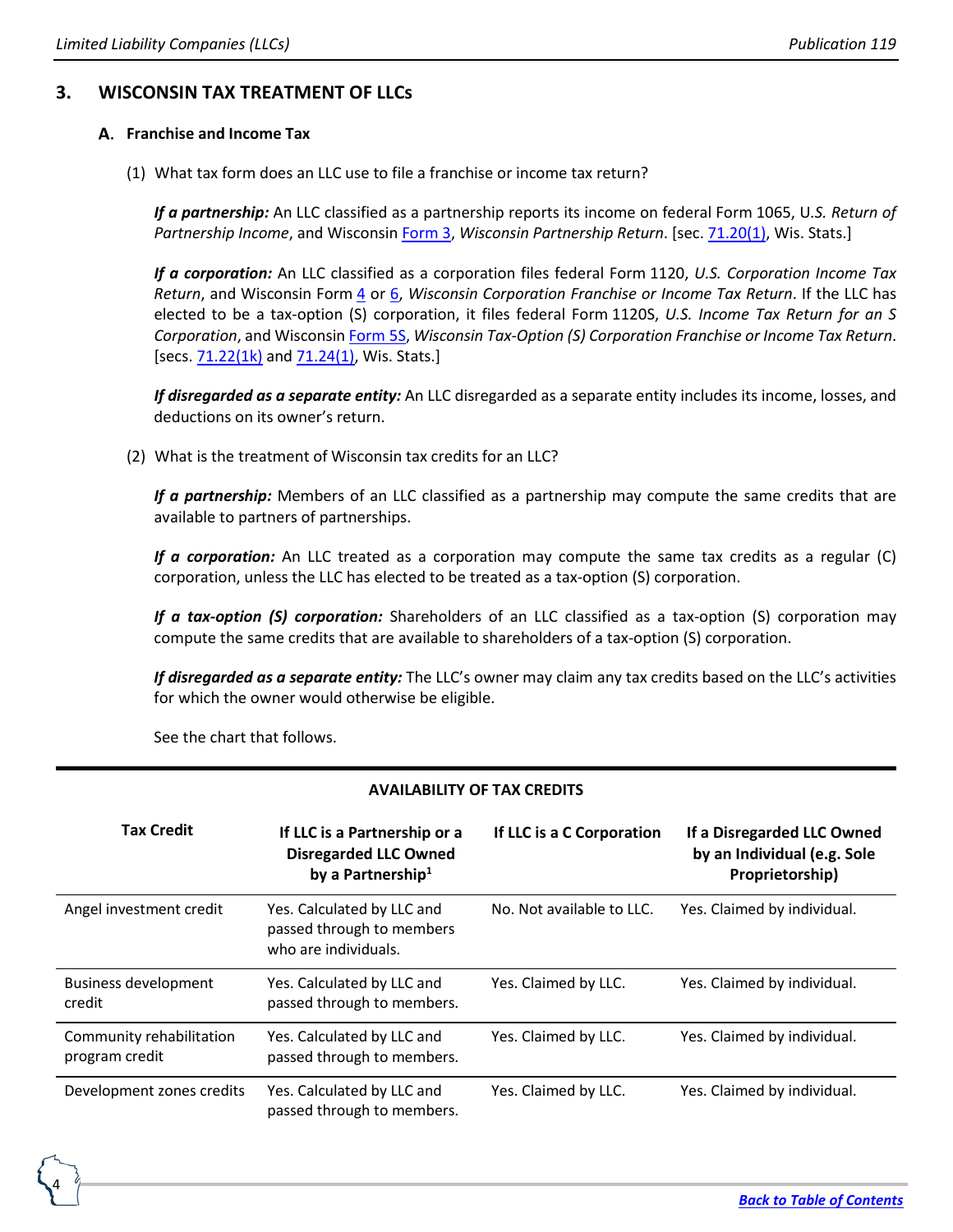| <b>Tax Credit</b>                                                      | If LLC is a Partnership or a<br><b>Disregarded LLC Owned</b><br>by a Partnership <sup>1</sup> | If LLC is a C Corporation | If a Disregarded LLC Owned<br>by an Individual (e.g. Sole<br>Proprietorship) |
|------------------------------------------------------------------------|-----------------------------------------------------------------------------------------------|---------------------------|------------------------------------------------------------------------------|
| Early stage seed investment<br>credit                                  | Yes. Calculated by LLC and<br>passed through to members.                                      | Yes. Claimed by LLC.      | Yes. Claimed by individual.                                                  |
| Economic development tax<br>credit                                     | Yes. Calculated by LLC and<br>passed through to members.                                      | Yes. Claimed by LLC.      | Yes. Claimed by individual.                                                  |
| Electronics and information<br>technology manufacturing<br>zone credit | Yes. Calculated by LLC and<br>passed through to members.                                      | Yes. Claimed by LLC.      | Yes. Claimed by individual.                                                  |
| Employee college savings<br>account contribution credit                | Yes. Calculated by LLC and<br>passed through to members.                                      | Yes. Claimed by LLC.      | No. Not available to sole<br>proprietorships.                                |
| Enterprise zone jobs credit                                            | Yes. Calculated by LLC and<br>passed through to members.                                      | Yes. Claimed by LLC.      | Yes. Claimed by individual.                                                  |
| Farmland preservation<br>credit                                        | Yes. Members may claim<br>credit based on share of LLC's<br>taxes.                            | Yes. Claimed by LLC.      | Yes. Claimed by individual.                                                  |
| Low-income housing credit                                              | Yes. Calculated by LLC and<br>passed through to members.                                      | Yes. Claimed by LLC.      | Yes. Claimed by individual.                                                  |
| Manufacturing and<br>agriculture credit                                | Yes. Calculated by LLC and<br>passed through to members.                                      | Yes. Claimed by LLC.      | Yes. Claimed by individual.                                                  |
| Manufacturing investment<br>credit                                     | Yes. Calculated by LLC and<br>passed through to members.                                      | Yes. Claimed by LLC.      | Yes. Claimed by individual.                                                  |
| Research expense credit                                                | Yes. Calculated by LLC and<br>passed through to members.                                      | Yes. Claimed by LLC.      | Yes. Claimed by individual.                                                  |
| Supplement to federal<br>historic rehabilitation tax<br>credit         | Yes. Calculated by LLC and<br>passed through to members.                                      | Yes. Claimed by LLC.      | Yes. Claimed by individual.                                                  |

## **AVAILABILITY OF TAX CREDITS**

<sup>1</sup> The same credit availability would also apply to a tax-option (S) corporation, or a disregarded entity owned by a tax-option (S) corporation.

(3) What are the Wisconsin franchise or income tax consequences of forming an LLC?

Wisconsin follows the IRC with respect to the tax consequences of forming an LLC. To the extent allowable under the IRC, contributions to an LLC are tax free to both the LLC and the member. In general, the member's basis in the LLC will equal the basis in the property contributed.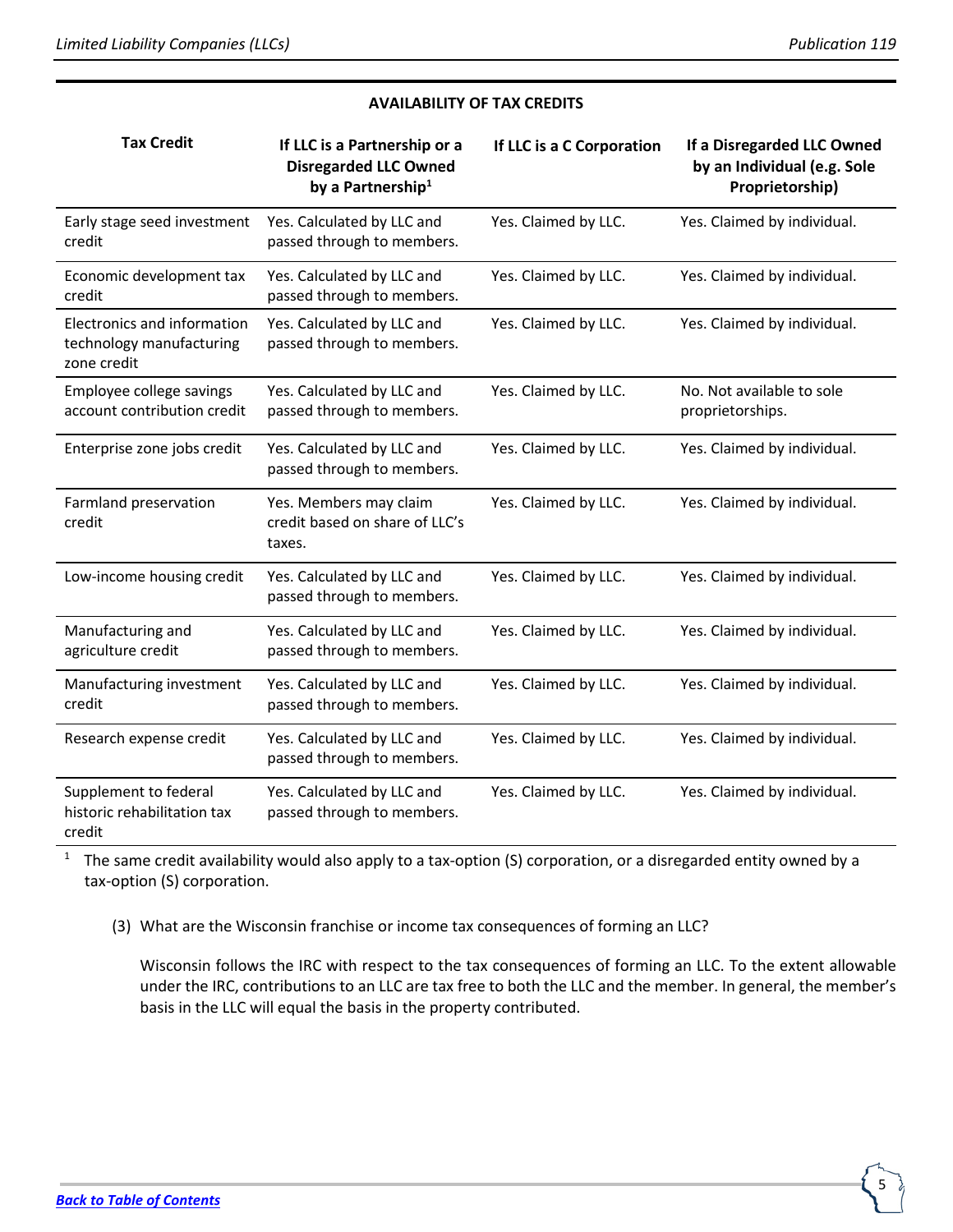(4) What are the Wisconsin franchise or income tax consequences of converting to or merging into an LLC?

Wisconsin follows the IRC with respect to the tax consequences of a partnership or corporation that converts to an LLC. [sec. [71.80\(21\),](https://docs.legis.wisconsin.gov/statutes/statutes/71/xii/80/21) Wis. Stats.] If a business entity that converts to an LLC is required to notify the Internal Revenue Service (IRS) of the conversion, a copy of the notification must be provided to the Wisconsin Department of Revenue (department).

For Wisconsin income tax purposes, the merger of a partnership, corporation, or LLC into another form of business entity is treated in the same manner as for federal income tax purposes. [sec. [71.80\(22\),](https://docs.legis.wisconsin.gov/statutes/statutes/71/xii/80/22) Wis. Stats.] If the IRS must be notified of the transaction, a copy of the statement furnished to the IRS must be provided to the department.

#### <span id="page-5-0"></span>**Economic Development Surcharge**

*If a partnership:* For taxable years beginning on or after January 1, 2013, the economic development surcharge no longer applies to partnerships or an LLC classified as a partnership.

*If a corporation:* An LLC classified as a corporation calculates the economic development surcharge on Wisconsin Form  $4$ ,  $55$ , or  $6$ , as appropriate. [secs.  $71.22(1k)$  and  $77.93(1)$ , Wis. Stats.]

An LLC that elects to be treated as a tax-option (S) corporation calculates the economic development surcharge on Wisconsin [Form](https://www.revenue.wi.gov/Pages/HTML/formpub.aspx) 5S. If the economic development surcharge is delinquent, its members are jointly and severally liable. [sec. [77.93\(1\),](https://docs.legis.wisconsin.gov/statutes/statutes/77/vii/93/1) Wis. Stats.]

*If disregarded as a separate entity:* For taxable years beginning on or after January 1, 2013, individuals are not subject to the economic development surcharge.

**Note:** The economic development surcharge applies to certain LLCs that have at least \$4 million of gross receipts for the taxable year. [\[subch. VII](https://docs.legis.wisconsin.gov/statutes/statutes/77/vii) (ch. 77), Wis. Stats.]

#### <span id="page-5-1"></span>**Withholding Tax**

6

For withholding tax purposes, LLCs with two or more members are treated in the same manner as other business entities. The LLC, if an employer, is required to withhold, deposit, and furnish reports of Wisconsin income taxes withheld as are other employers. [secs.  $71.63(3)$ ,  $71.65(1)(a)$ , and  $71.71$ , Wis. Stats.]

If an existing entity becomes an LLC and the IRS does not require the LLC to obtain a new federal employer identification number, the LLC may not be required to obtain a new Wisconsin employer identification number. If the IRS requires the LLC to obtain a new federal employer identification number, the LLC must obtain a new Wisconsin employer identification number.

In general, if a member of an LLC performs services for the LLC and the IRS does not treat the member as an employee, the LLC is not required to withhold Wisconsin income taxes from payments made to the member for services performed.

A member, employee, or other responsible person who is under a duty to withhold and deposit taxes for an LLC may be held personally liable for the LLC's Wisconsin income taxes withheld or required to be withheld. [sec. [71.83\(1\)\(b\)2,](https://docs.legis.wisconsin.gov/statutes/statutes/71/xiii/83/1/b/2) Wis. Stats.]

For wages paid on or after January 1, 2009, a disregarded entity is considered an "employer" for purposes of federal withholding taxes. Wisconsin follows this treatment. For wages paid on or after January 1, 2009, a singleowner entity that is disregarded as a separate entity under sec. [7701,](https://www.law.cornell.edu/uscode/text/26/7701) IRC, is an "employer" for Wisconsin withholding tax purposes. As an "employer," a disregarded entity must obtain a Wisconsin employer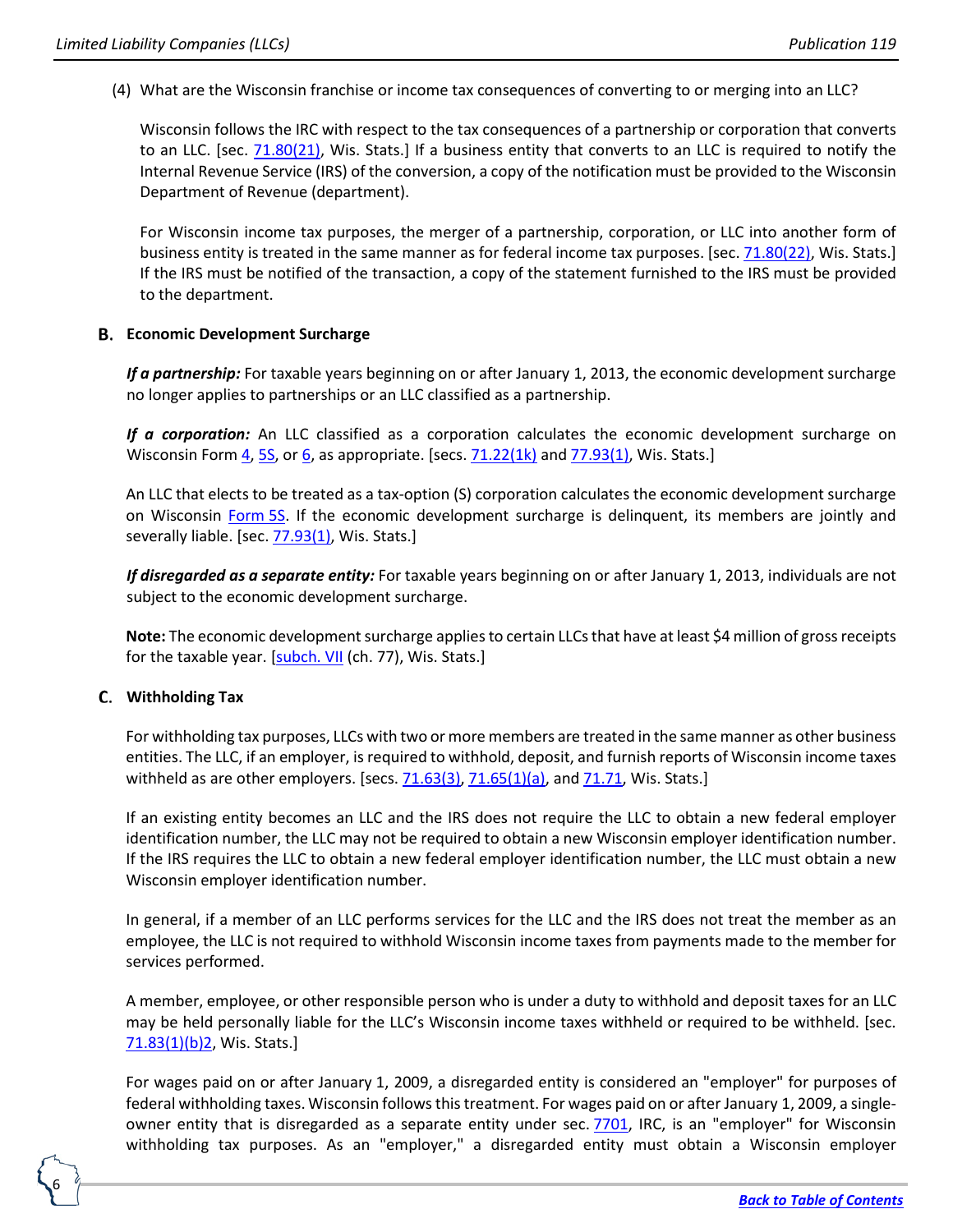identification number. To obtain a Wisconsin employer identification number, the entity must register online at [My Tax Account](https://tap.revenue.wi.gov/BTR/_/) or complete [a Form BTR-101,](https://www.revenue.wi.gov/TaxForms2017through2019/btr-101.pdf) *Application for Business Registration*.

#### <span id="page-6-0"></span>**Sales and Use Tax**

For sales and use tax purposes, LLCs with two or more members and single-member LLCs that elect to be taxed as corporations for income and franchise tax purposes are treated in the same manner as other business entities. The LLC, as a retailer or consumer, is required to register, report, and pay Wisconsin sales and use taxes as are other retailers or consumers. [secs. [77.52\(7\)](https://docs.legis.wisconsin.gov/statutes/statutes/77/iii/52/7) and [77.53\(9\)](https://docs.legis.wisconsin.gov/statutes/statutes/77/iii/53/9) an[d \(9m\),](https://docs.legis.wisconsin.gov/statutes/statutes/77/iii/53/9m) Wis. Stats.]

If an existing entity becomes an LLC, the entity must notify the department of the change. Notification may be made by filing Form [BTR-101,](https://www.revenue.wi.gov/TaxForms2017through2019/btr-101.pdf) *Application for Business Tax Registration*, for the new entity or by contacting one of the department's customer service representatives at (608) 266-2776 or at [DORSalesandUse@wisconsin.gov.](https://www.revenue.wi.gov/Pages/ContactUs/dorhelp.aspx?subject=dorsalesanduse) This is the case whether or not the IRS requires the LLC to obtain a new federal employer identification number. When contacting the department, be sure to include the following information:

- Tax account number (include the business name and address if you have more than one location),
- Federal employer identification number (FEIN),
- Effective date of change, and
- Explanation of change.

Generally, an existing partnership or corporation that becomes an LLC will not be subject to sales or use tax on the transfer of its assets to the LLC, provided there is no change in the ownership interests of its members. A business entity that converts to another business entity is subject to the sales and use tax provisions applicable to liquidations, reorganizations, and business entity formations. [sec. [77.61\(15\),](https://docs.legis.wisconsin.gov/statutes/statutes/77/iii/61/15) Wis. Stats.]

A member, employee, or other responsible person who is under a duty to collect and remit sales and use taxes for an LLC may be held personally liable for the LLC's Wisconsin sales and use taxes. [sec. [77.60\(9\),](https://docs.legis.wisconsin.gov/statutes/statutes/77/iii/60/9) Wis. Stats.]

**Example:** An LLC has five members. Member A has the authority and responsibility to make the Wisconsin sales and use tax payments to the department. The other four members are not responsible for paying the sales and use taxes. Member A is a responsible person and may be held personally liable for the LLC's Wisconsin sales and use taxes.

A single-owner LLC that is disregarded as a separate entity (i.e., the single-owner entity and its owner are treated as a single entity) for Wisconsin income and franchise tax purposes ch. [71,](https://docs.legis.wisconsin.gov/statutes/statutes/71) Wis. Stats., is also disregarded as a separate entity for purposes of Wisconsin sales and use taxes.

For purposes of reporting and collecting Wisconsin sales and use taxes, the owner of a disregarded entity has the option to (1) include the information from the disregarded entity on the owner's return, or (2) file a separate electronic sales and use tax return for the disregarded entity. If an owner that owns more than one disregarded entity elects to file a separate return for one if its disregarded entities, the owner is required to file separate returns for all of its disregarded entities. Such returns shall be signed by the person required to file the return or by a duly authorized agent but need not be verified by oath.

For additional information about the sales and use tax treatment of disregarded entities, see the Common Question titled "Disregarded Entities (Sales and Use and Withholding Taxes)" on the department's website at [revenue.wi.gov/Pages/FAQS/ise-disregent.aspx.](https://www.revenue.wi.gov/Pages/FAQS/ise-disregent.aspx)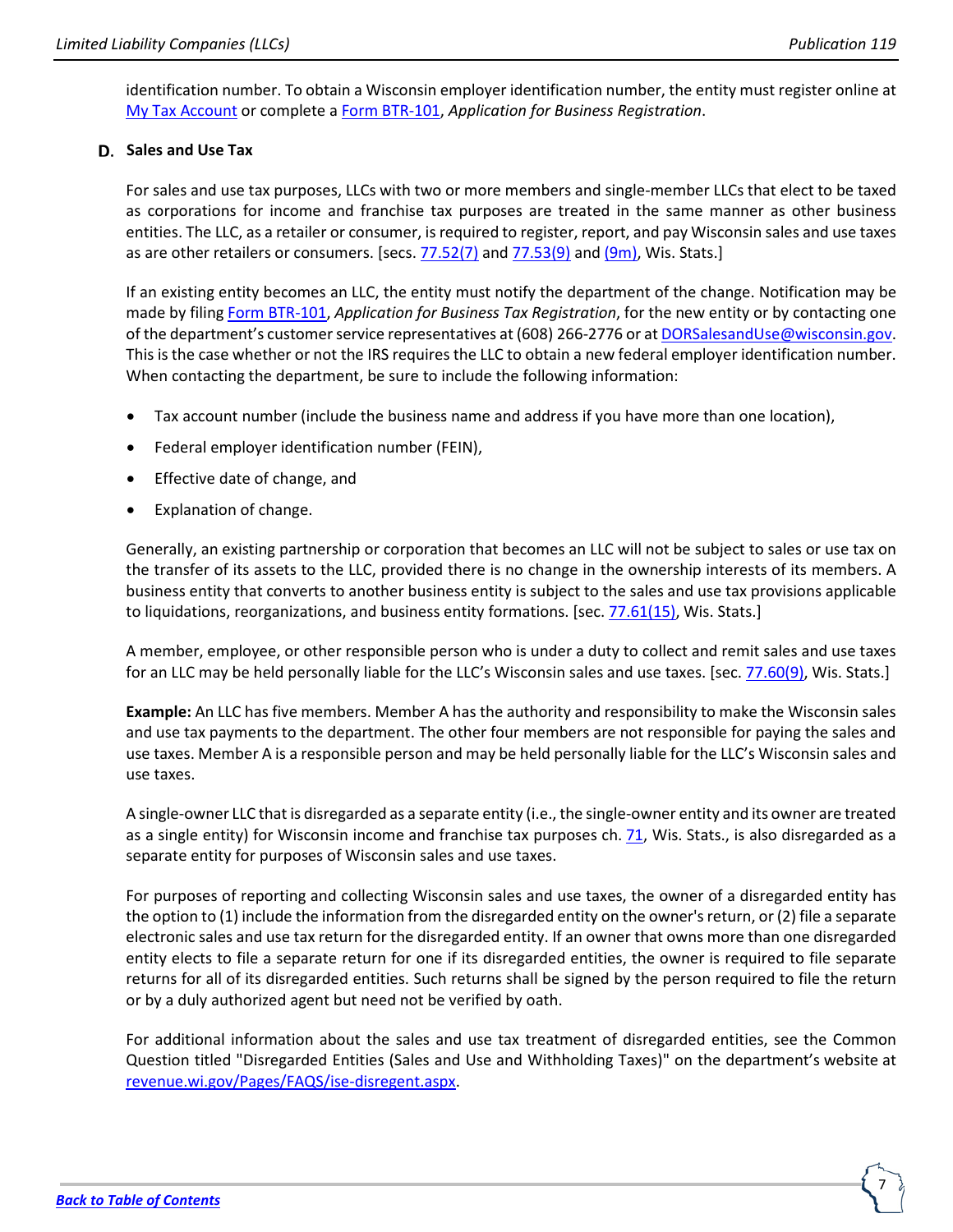#### <span id="page-7-0"></span>**Excise Taxes (Beverage, Fuel, Cigarette, and Tobacco)**

For excise tax purposes, LLCs are treated in the same manner as other business entities. The LLC is required to register, pay, and furnish reports of Wisconsin excise taxes as are others. [chs. [78,](https://docs.legis.wisconsin.gov/statutes/statutes/78) and [139,](https://docs.legis.wisconsin.gov/statutes/statutes/139) Wis. Stats.]

A member, employee, or other responsible person who is under a duty to pay motor vehicle fuel, alternate fuel, or aviation fuel taxes for the LLC may be held personally liable for the LLC's Wisconsin excise taxes required to be paid. [sec. [78.70\(6\),](https://docs.legis.wisconsin.gov/statutes/statutes/78/iv/70/6) Wis. Stats.]

If an LLC is disregarded as a separate entity for Wisconsin franchise or income tax purposes, its owner is subject to any excise taxes based on the LLC's activities. [chs. [78,](https://docs.legis.wisconsin.gov/statutes/statutes/78) an[d 139,](https://docs.legis.wisconsin.gov/statutes/statutes/139) Wis. Stats.]

#### <span id="page-7-1"></span>**Withholding Requirement for LLCs Having Nonresident Members**

In general, an LLC that is classified as a partnership or tax-option (S) corporation is required to withhold income or franchise tax on the income allocable to nonresident members.

A nonresident member includes an individual who is not domiciled in Wisconsin, an estate or a trust that is a nonresident under sec. [71.14\(](https://docs.legis.wisconsin.gov/statutes/statutes/71/ii/14)1) to (3m), Wis. Stats., and a partnership, LLC, or corporation whose commercial domicile is outside Wisconsin. The withholding rate for members who are individuals, estates, and trusts is the highest rate for a single individual under sec. [71.06,](https://docs.legis.wisconsin.gov/statutes/statutes/71/i/06) Wis. Stats. The withholding rate for members that are partnerships, LLCs, or corporations is 7.9%.

**Exceptions:** Withholding is not required on behalf of the following nonresident members:

- A member that is exempt from Wisconsin income or franchise taxation. The LLC may rely on a written statement from a member explaining why the member is exempt from Wisconsin tax.
- A member whose share of income from the LLC attributable to Wisconsin is less than \$1,000.
- A member that files an affidavit with the department. To be eligible for this exemption, the nonresident owners of the LLC must file Form [PW-2,](https://www.revenue.wi.gov/Pages/HTML/formpub.aspx) *Wisconsin Nonresident Partner, Member, Shareholder or Beneficiary Pass-Through Withholding Exemption Affidavit*, and the department must approve the exemption. The member must present the approval letter to the LLC, and the LLC must maintain this copy in its records to substantiate the withholding exemption. See the Form [PW-2 instructions](https://www.revenue.wi.gov/Pages/HTML/formpub.aspx) for further details.
- A shareholder that has been granted a continuous exemption from the department. On a case-by-case basis, the department will be issuing a "continuous" exemption, which relieves a nonresident of the requirement to file Form PW-2 in future years. As a nonresident may not apply for a "continuous" exemption, there is no change in how Form PW-2 is filed. Exemptions will be issued using criteria similar to that used to approve Form PW-2. The exemption will be reviewed annually to ensure the nonresident is paying estimated tax and filing returns as required. Noncompliance by the nonresident will result in revocation of the exemption.

The LLC uses Form [PW-1,](https://www.revenue.wi.gov/Pages/HTML/formpub.aspx) *Wisconsin Nonresident Income or Franchise Tax Withholding on Pass-Through Entity Income*, to pay the withholding and to report any nonresident members who have filed Form PW-2 affidavits. For LLCs classified as partnerships, Form PW-1 is due by the 15th day of the 3rd month following the close of the LLC's taxable year. For LLCs classified as tax-option (S) corporations, Form PW-1 is due by the 15th day of the 3rd month following the close of the LLC's taxable year. Generally, Form PW-1 must be filed electronically and the corresponding withholding payments must be made electronically. See the Form [PW-1 instructions](https://www.revenue.wi.gov/Pages/HTML/formpub.aspx) for details of the filing procedures. Additionally, nonresident members having a Wisconsin filing requirement must file the appropriate Wisconsin income or franchise tax return, regardless of the amount of withholding from the LLC.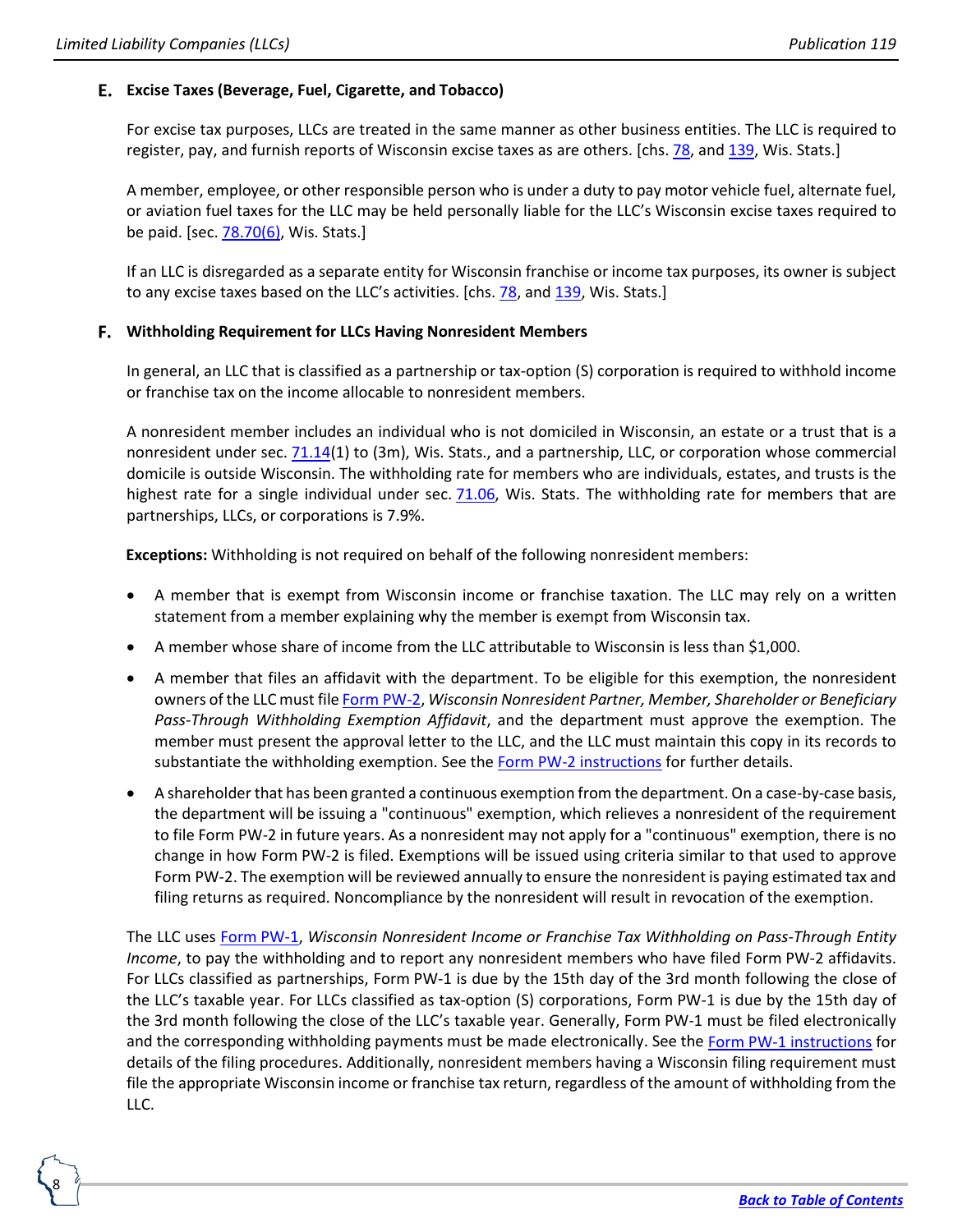A pass-through entity is required to pay quarterly estimated withholding tax on a nonresident member's share of income attributable to Wisconsin. The pass-through entity must make quarterly payments of withholding tax on or before the 15th day of the 3rd, 6th, 9th, and 12th month of the taxable year.

# <span id="page-8-0"></span>**4. TAX TREATMENT OF MEMBERS OF LLCs CLASSIFIED AS PARTNERSHIPS**

LLC members are treated as follows for Wisconsin franchise and income tax purposes.

#### <span id="page-8-1"></span>**A. LLC Members Who Are Full-Year Wisconsin Resident Individuals, Estates, and Trusts**

All LLC income or loss of full-year Wisconsin residents is includable in the computation of Wisconsin taxable income, regardless of the situs of the LLC or the nature of the income from the LLC, such as business income, service income, or professional income, unless otherwise exempt (such as U.S. government interest). [secs. [71.02\(1\)](https://docs.legis.wisconsin.gov/statutes/statutes/71/i/02/1) and [71.04\(1\)\(a\),](https://docs.legis.wisconsin.gov/statutes/statutes/71/i/04/1/a) Wis. Stats.]

**Example:** An LLC is engaged in business in and outside Wisconsin. Member A, a full-year Wisconsin resident, has a 10% interest in the LLC. The LLC has ordinary income of \$100,000, of which \$60,000 is attributable to business conducted in Wisconsin. Member A is subject to Wisconsin income tax on \$10,000 of LLC income [10% x \$100,000].

The gain or loss from the disposition of an LLC interest is also includable in Wisconsin net income for a full-year Wisconsin resident. [sec.  $71.04(1)(a)$ , Wis. Stats.]

#### <span id="page-8-2"></span>**B. LLC Members Who Are Nonresident Individuals, Estates, and Trusts**

A nonresident individual, estate, or trust member's portion of the LLC income or loss which is attributable to a business located in Wisconsin, services performed in Wisconsin, or real or tangible personal property located in Wisconsin is includable in the computation of Wisconsin taxable income. Business income is taxable whether or not the individual member conducts business in Wisconsin. However, LLC income derived from personal services, including professional services, is taxable to a nonresident member only if that nonresident member personally performs services in Wisconsin. The amount of personal service income attributable to the nonresident member's services performed in Wisconsin is taxable. [secs[. 71.02\(1\)](https://docs.legis.wisconsin.gov/statutes/statutes/71/i/02/1) an[d 71.04\(1\)\(a\),](https://docs.legis.wisconsin.gov/statutes/statutes/71/i/04/1/a) Wis. Stats.]

**Example 1:** A nonresident of Wisconsin who is an individual has a 30% interest in an LLC that is engaged in business in and outside Wisconsin. The LLC has ordinary income of \$150,000, of which \$60,000 is attributable to its business activities in Wisconsin. The nonresident member is subject to Wisconsin income tax on \$18,000 of LLC income [30% x \$60,000].

**Example 2:** A nonresident of Wisconsin who is an individual has a 5% interest in an engineering firm that is organized as an LLC and operates in and outside Wisconsin. The LLC receives income solely from the performance of engineering services. The nonresident member does not personally perform any engineering services in Wisconsin. The nonresident member's share of LLC income is not taxable by Wisconsin.

Since an LLC interest is intangible personal property, any gain or loss realized on the disposition of an LLC interest is not includable in Wisconsin taxable income of a nonresident individual, estate, or trust. Gain or loss from the sale of intangible personal property follows the residence of these nonresidents. [sec.  $71.04(1)(a)$ , Wis. Stats.]

An LLC that has two or more nonresident members whose only Wisconsin taxable income is their shares of LLC income or loss may file a composite Wisconsin individual income tax return on behalf of those qualifying members. The LLC files this return on [Form 1CNP,](https://www.revenue.wi.gov/Pages/HTML/formpub.aspx) *Composite Wisconsin Individual Income Tax Return for Nonresident Partners*.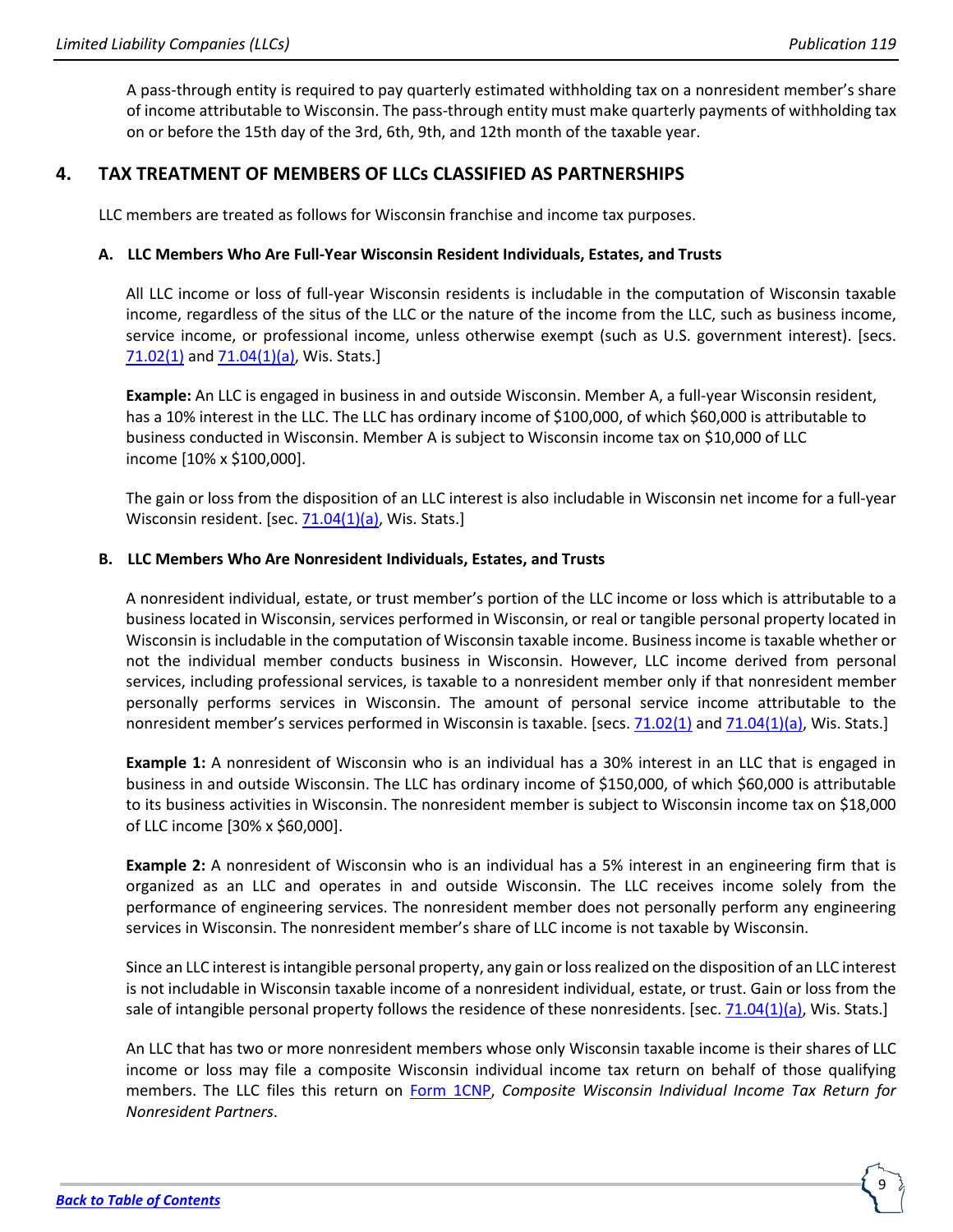#### <span id="page-9-0"></span>**C. LLC Members Who Are Part-Year Wisconsin Resident Individuals**

An individual who is a part-year resident of Wisconsin must report to Wisconsin:

- *While a resident:* All LLC income or loss, regardless of where it is earned or incurred, while a resident of Wisconsin. The gain or loss from the disposition of an LLC interest while a Wisconsin resident is includable in Wisconsin net income. [sec. [71.04\(1\)\(a\),](https://docs.legis.wisconsin.gov/statutes/statutes/71/i/04/1/a) Wis. Stats.]
- *While a nonresident:* All LLC income or loss that is attributable to a business located in Wisconsin, services the individual personally performed in Wisconsin, or real or tangible personal property located in Wisconsin, while a nonresident of Wisconsin. The disposition of an LLC interest while a nonresident of Wisconsin is treated in the same manner as for nonresidents. Since a member's interest in an LLC is considered intangible personal property, any gain or loss realized on the disposition of an LLC interest while a nonresident is not includable in Wisconsin taxable income. Gain or loss from the sale of intangible personal property follows the residence of nonresidents. [secs.  $71.02(1)$  and  $71.04(2)$  $71.04(2)$  and  $(3)$ , Wis. Stats.]

**Example:** Member A has a 25% interest in an LLC that is engaged in business in and outside Wisconsin. For its taxable year beginning January 1, 2018, the LLC has ordinary income of \$50,000, of which \$40,000 is attributable to business activities in Wisconsin. Member A was a Wisconsin resident for 90 days during the LLC's taxable year. Member A is subject to Wisconsin income tax on \$10,616 of LLC income, which is calculated as follows:

| For the period of residence:    |  |              |
|---------------------------------|--|--------------|
| 25% x 90/365 x \$50,000         |  | $=$ \$ 3,082 |
| For the period of nonresidence: |  |              |
| 25% x 275/365 x \$40,000        |  | 7.534        |
| Total                           |  | \$10,616     |

#### <span id="page-9-1"></span>**D. LLC Members That Are Corporations**

10

Corporations doing business in Wisconsin are subject to Wisconsin franchise or income tax. In this publication, the terms "doing business," "engaged in business," and "nexus," refer to the degree of activity necessary before a state or foreign country has jurisdiction to impose an income tax or franchise tax measured by net income on the corporation.

The Wisconsin tax treatment of a corporation that is a member of an LLC depends on where the corporation and the LLC are doing business.

"Doing business" in Wisconsin includes owning, directly or indirectly, a general or limited partnership interest in a partnership or an interest in a limited liability company treated as a partnership that does business in Wisconsin.

A multistate corporation that is a member of an LLC treated as a partnership for federal tax purposes must include its share of the numerator and denominator of the LLC's apportionment factors in the numerator and denominator of its apportionment factors.

**Note:** Income from an LLC may be nontaxable under the principles of the U.S. Supreme Court decision in *Allied-Signal v. Director, Div. of Taxation*, 504 U.S. 768 (1992), if the investment is passive and does not serve an operational function. In this case, the corporation would not include its share of the LLC's apportionment factors in the numerator and denominator of its apportionment factors.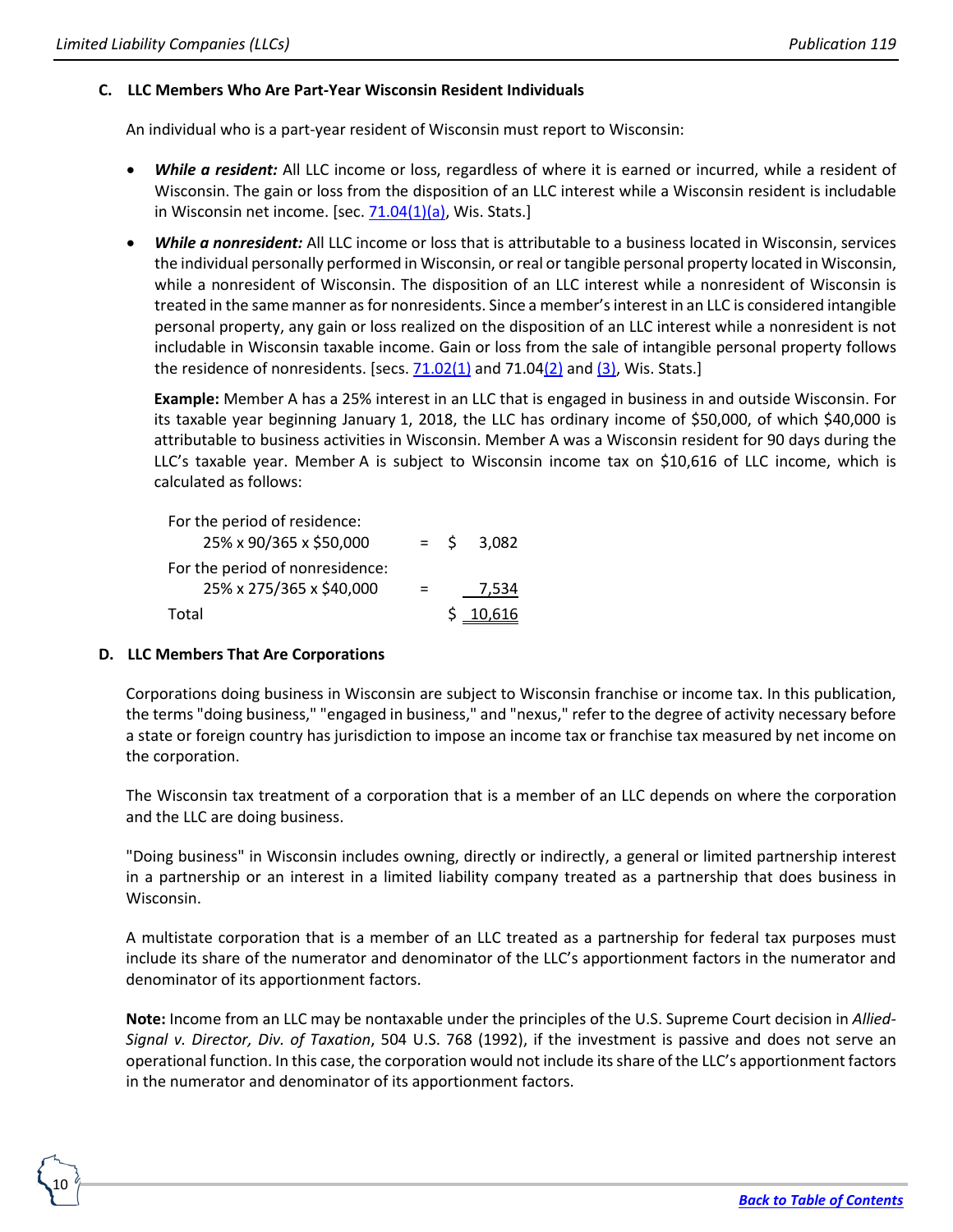(1) Corporate Member Engaged in Business Wholly Within Wisconsin

If a corporation that is engaged in business only in Wisconsin is a member of an LLC, the corporation's share of the LLC's net income or loss is included in its Wisconsin net income or loss. For a corporation engaged in business wholly within Wisconsin, all income is subject to Wisconsin franchise or income tax. [sec. 71.25(4), Wis. Stats.]

**Example 1:** A corporation that is engaged in business only in Wisconsin acquires a 40% interest in an LLC that is engaged in business only in Wisconsin. The LLC has \$250,000 of net income. The corporation must include its \$100,000 share of the LLC's net income in its Wisconsin net income [40% X \$250,000].

(2) Corporate Member Engaged in Business in and Outside Wisconsin

If a corporation that is engaged in business in and outside Wisconsin is a member of an LLC, the corporation's share of the LLC's net income or loss generally is included in its apportionable income or loss. [sec. [71.25\(5\)\(a\)14,](https://docs.legis.wisconsin.gov/statutes/statutes/71/iv/25/5/a/14) Wis. Stats.]

In computing the corporation's apportionment factors, the corporation must combine its share of the LLC's apportionment data with its own apportionment data to determine the income apportionable to Wisconsin. [secs.  $71.25(9)(e)8$ ,  $71.25(15)$ , and  $71.45(6)$ , Wis. Stats.]

**Example 1:** A corporation that is engaged in business in and outside Wisconsin acquires a 60% interest in an LLC that is engaged in business in Wisconsin. The corporation must determine its Wisconsin net income under the apportionment method. The LLC has \$300,000 of business income. Sixty percent, or \$180,000, of the LLC's business income is included in the corporation's apportionable income or loss. Sixty percent of the LLC's Wisconsin sales is included in the numerator of the corporation's sales factor and 60% of the LLC's total sales is included in the denominator of the corporation's sales factor.

**Note:** For purposes of determining throwback sales in the numerator of the corporation's sales factor, the corporation's gross sales are combined with its share of the LLC's gross sales. Sales to states in which either the corporation or the LLC have nexus are not included in the numerator as throwback sales at 100%.

**Example 2:** A corporation that has been engaged in business only in Wisconsin acquires a 55% interest in an LLC that is engaged in business in and outside Wisconsin. Therefore, the corporation is engaged in business in the states where the LLC is engaged in business. The corporation must determine its Wisconsin net income under the apportionment method. Fifty-five percent of the LLC's business income or loss is included in the corporation's apportionable income or loss. Fifty-five percent of the LLC's Wisconsin sales is included in the numerator of the corporation's sales factor, and 55% of the LLC's total sales is included in the denominator of the corporation's sales factor.

**Note:** For purposes of determining throwback sales in the numerator of the corporation's sales factor, the corporation's gross sales are combined with its share of the LLC's gross sales. Sales to states in which neither the corporation nor the LLC have nexus are included in the numerator as throwback sales at 100%.

(3) Corporate Member Not Engaged in Business in Wisconsin

If a corporation that has not been engaged in business in Wisconsin acquires an interest in an LLC that is engaged in business in Wisconsin, the corporation is subject to Wisconsin franchise or income taxation. The corporate member is engaged in business in Wisconsin as a result of holding an interest in the LLC.

The corporation's share of the LLC's net income or loss is includable in its apportionable income. [secs. [71.22\(1r\)](https://docs.legis.wisconsin.gov/statutes/statutes/71/iv/22/1r) an[d 71.25\(5\)\(a\)14,](https://docs.legis.wisconsin.gov/statutes/statutes/71/iv/25/5/a/14) Wis. Stats.] The corporation must combine its share of the LLC's apportionment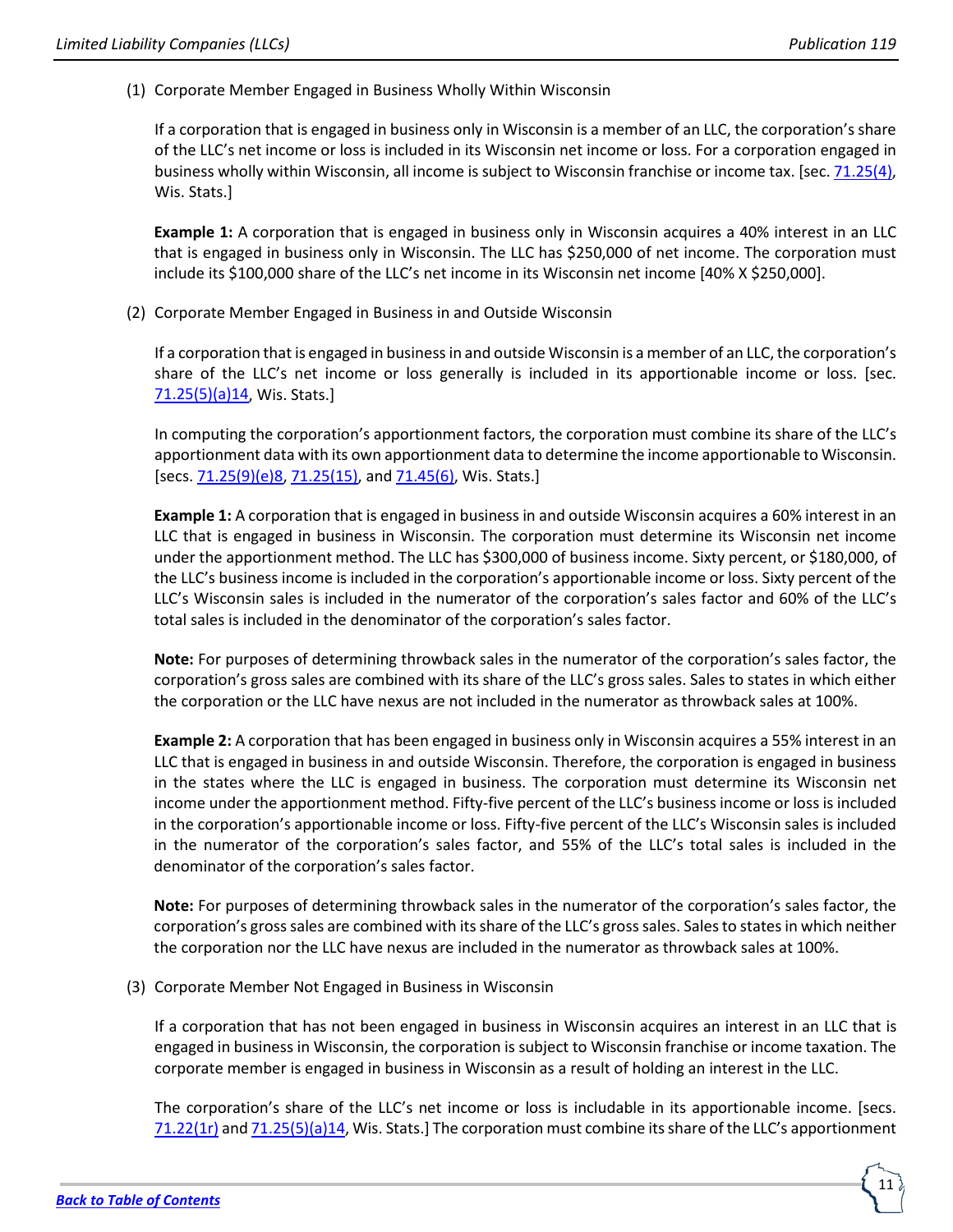data with its own apportionment data to determine the income apportionable to Wisconsin. [secs. [71.25\(9\)\(e\)8,](https://docs.legis.wisconsin.gov/statutes/statutes/71/iv/25/9/e/8) [71.25\(15\),](https://docs.legis.wisconsin.gov/statutes/statutes/71/iv/25/15) and [71.45\(6\),](https://docs.legis.wisconsin.gov/statutes/statutes/71/vii/45/6) Wis. Stats.]

**Example:** A corporation that has not been engaged in business in Wisconsin acquires a 50% interest in an LLC that is engaged in business in Wisconsin. Therefore, the corporation is engaged in business in Wisconsin and is subject to Wisconsin franchise or income tax. The corporation must determine its Wisconsin net income under the apportionment method. Fifty percent of the LLC's business income or loss is included in the corporation's apportionable income or loss. Fifty percent of the LLC's Wisconsin sales is included in the numerator of the corporation's sales factor, and 50% of the LLC's total sales is included in the denominator of the corporation's sales factor. In addition, since the corporation has nexus with Wisconsin, any Wisconsin destination sales made by the corporation are included in the numerator of its sales factor.

**Note:** For purposes of determining throwback sales in the numerator of the corporation's sales factor, the corporation's gross sales are combined with its share of the LLC's gross sales. Sales to states in which neither the corporation nor the LLC have nexus are included in the numerator as throwback sales at 100%.

#### <span id="page-11-0"></span>**E. LLC Members That Are Partnerships (Including LLCs Classified as Partnerships)**

A partnership, including an LLC classified as a partnership, that is a member of an LLC doing business in Wisconsin is required to file a Wisconsin partnership return. The LLC member is considered to have income from business transacted in Wisconsin. Since the LLC member is itself a partnership, the member must include its share of the LLC's apportionment data with its own apportionment data to determine the income apportionable to Wisconsin.

Partners of a partnership (that is itself a member of an LLC) are treated in the same manner as partners in other partnerships that are doing business in Wisconsin. For example, full-year Wisconsin resident individual partners are subject to Wisconsin income tax on their distributive shares of the partnership's entire income, including its share of LLC income. Nonresident individual partners are subject to Wisconsin income tax on their distributive shares of the partnership's income, including its share of LLC income, derived from business transacted in Wisconsin.

**Example:** Partnership A, which has not been engaged in business in Wisconsin, acquires a 40% interest in an LLC that is engaged in business in Wisconsin. Individuals throughout the United States are limited partners in Partnership A. Partnership A must file a Wisconsin partnership return because its 40% share of the LLC's income is income from Wisconsin sources. The nonresident partners must file Wisconsin income tax returns. They are subject to Wisconsin income tax on their distributive shares of Partnership A's share of the LLC income.

# <span id="page-11-1"></span>**5. TAX TREATMENT OF MEMBERS OF LLCs CLASSIFIED AS CORPORATIONS**

Limited liability company members are taxed as explained below. If an LLC meets the requirements and elects to be treated as a tax-option (S) corporation, its members report their pro rata shares of the entity's items of income, loss, and deduction as explained in the Wisconsin Form [5S instructions.](https://www.revenue.wi.gov/Pages/HTML/formpub.aspx)

#### <span id="page-11-2"></span>**A. LLC Members Who Are Full-Year Wisconsin Resident Individuals, Estates, and Trusts**

Full-year residents are subject to Wisconsin income tax on distributions of income received from an LLC, regardless of where it is located. If a Wisconsin resident disposes of an LLC interest, any gain or loss is includable in Wisconsin taxable income. [secs.  $71.02(1)$  and  $71.04(1)(a)$ , Wis. Stats.]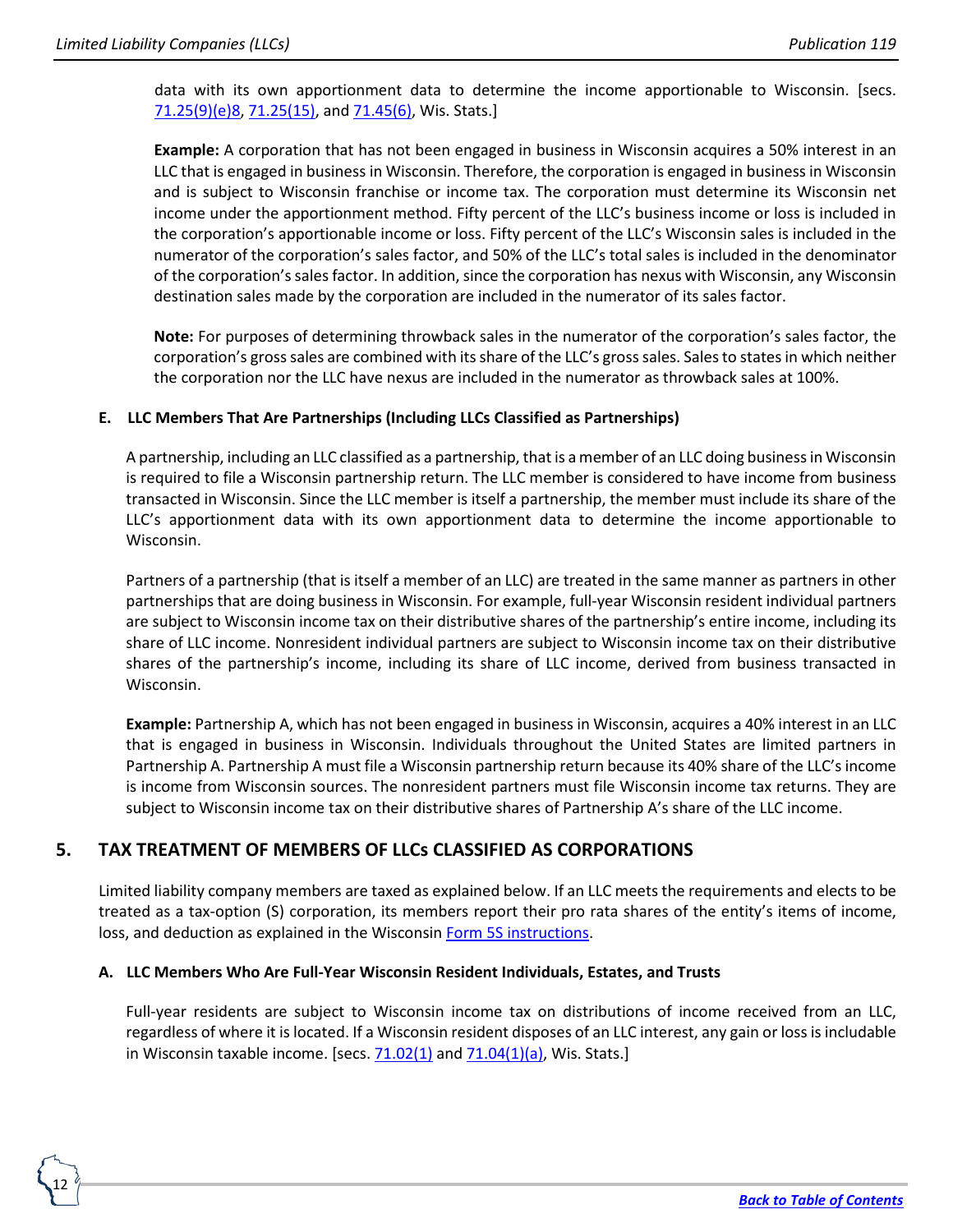#### <span id="page-12-0"></span>**B. LLC Members Who Are Nonresident Individuals, Estates, and Trusts**

Nonresidents who are individuals, estates, or trusts are not subject to Wisconsin income tax on distributions of LLC income. Gain or loss realized on the disposition of an LLC interest is not includable in Wisconsin taxable income. [secs[. 71.02\(1\)](https://docs.legis.wisconsin.gov/statutes/statutes/71/i/02/1) and [71.04\(1\)\(a\),](https://docs.legis.wisconsin.gov/statutes/statutes/71/i/04/1/a) Wis. Stats.]

#### <span id="page-12-1"></span>**C. LLC Members Who Are Part-Year Wisconsin Resident Individuals**

Part-year residents are taxed on distributions of LLC income received while a resident of Wisconsin. Gain or loss realized on the disposition of an LLC interest while a Wisconsin resident is includable in Wisconsin taxable income. [secs.  $71.02$  and  $71.04(2)$  $71.04(2)$  and  $(3)$ , Wis. Stats.]

Distributions of LLC income received by an individual while a nonresident of Wisconsin are not taxable by Wisconsin. Any gain or loss realized by an individual on the disposition of an LLC interest while a nonresident is not includable in Wisconsin taxable income.

#### <span id="page-12-2"></span>**D. LLC Members That Are Corporations**

A corporation whose entire business income is attributable to Wisconsin is subject to Wisconsin franchise or income tax on income distributions received from an LLC, regardless of where the LLC is located. Gain or loss on the disposition of an LLC interest is includable in Wisconsin net income. [secs[. 71.25\(4\)](https://docs.legis.wisconsin.gov/statutes/statutes/71/iv/25/4) an[d 71.26\(2\),](https://docs.legis.wisconsin.gov/statutes/statutes/71/iv/26/2) Wis. Stats.]

A multistate corporation includes income distributions and gain or loss on dispositions of an LLC interest in apportionable income if there is a unitary relationship between the corporation and the LLC, or if the LLC is not an affiliate or subsidiary and the LLC interest is part of the corporation's unitary investment activity and serves an operational function. [secs.  $71.25(5)(a)$  and  $71.26(2)$ , Wis. Stats.]

#### <span id="page-12-3"></span>**E. LLC Members That Are Partnerships (Including LLCs Classified as Partnerships)**

Distributions from an LLC are treated in the same manner as dividend income. Gain or loss on the disposition of an LLC interest is treated as income or loss from intangibles.

# <span id="page-12-4"></span>**6. TAX TREATMENT OF MEMBERS OF LLCs DISREGARDED AS SEPARATE ENTITIES**

If an LLC is disregarded as a separate entity, its activities are treated in the same manner as a sole proprietorship, branch, or division of the owner. The owner is subject to Wisconsin tax on or measured by the LLC's income.

#### <span id="page-12-5"></span>**A. LLC Members Who Are Full-Year Wisconsin Resident Individuals, Estates, and Trusts**

Full-year residents treat the LLC income or loss as if it were from a sole proprietorship. They report the income or loss on federal Schedule C and include it in their Wisconsin adjusted gross income, regardless of where the LLC is located or the nature of its income. [sec.  $71.02(1)$ , Wis. Stats.]

#### <span id="page-12-6"></span>**B. LLC Members Who Are Nonresident Individuals, Estates, and Trusts**

Nonresidents who are individuals, estates, or trusts treat the LLC income or loss as if it were from a sole proprietorship. They report the income or loss on federal Schedule C and include it in their Wisconsin taxable income to the extent that it is attributable to a business located in Wisconsin, services performed in Wisconsin, or real or tangible personal property located in Wisconsin. [secs[. 71.02\(1\)](https://docs.legis.wisconsin.gov/statutes/statutes/71/i/02/1) an[d 71.04\(1\)\(a\),](https://docs.legis.wisconsin.gov/statutes/statutes/71/i/04/1/a) Wis. Stats.]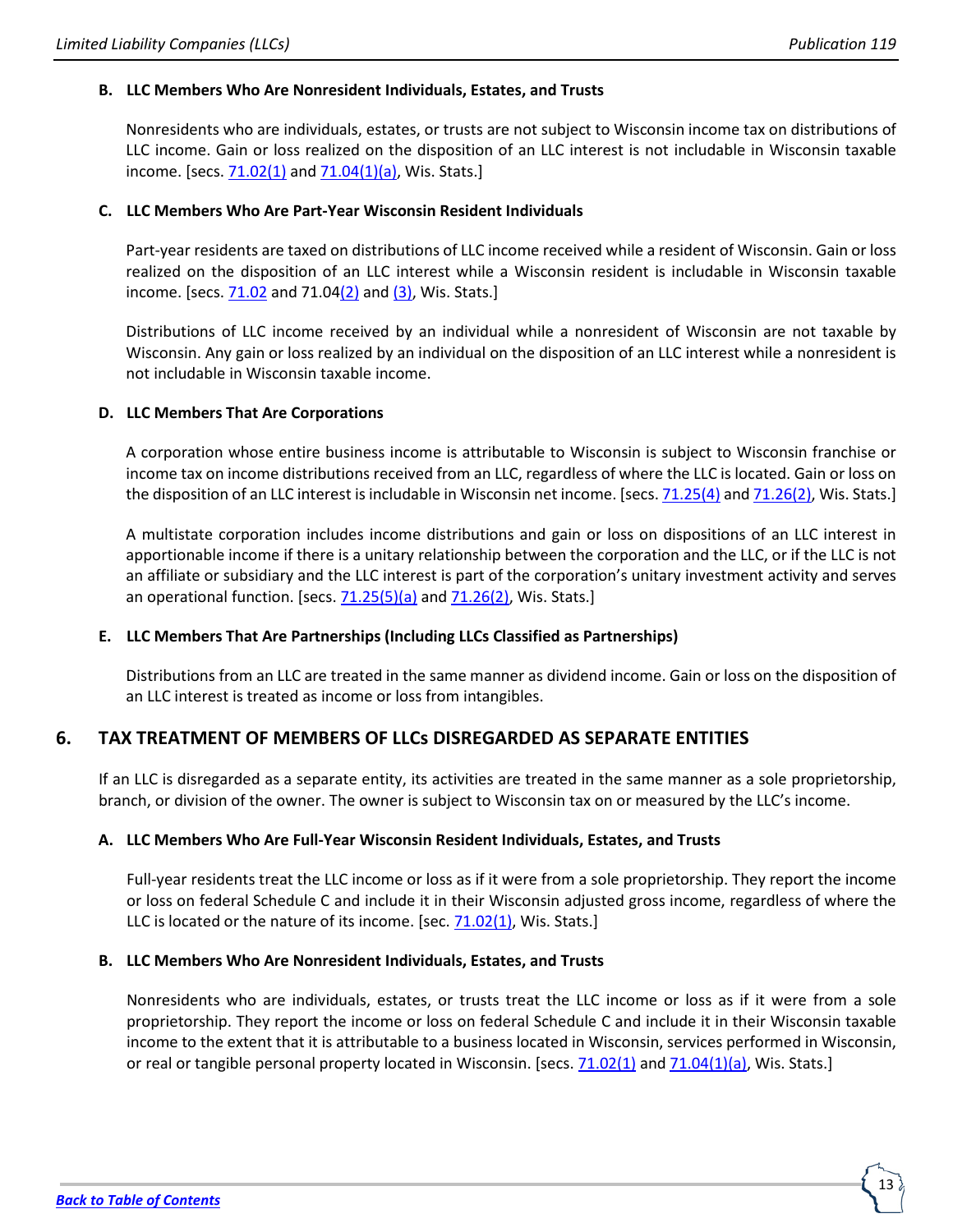#### <span id="page-13-0"></span>**C. LLC Members Who Are Part-Year Wisconsin Resident Individuals**

Part-year residents treat the LLC income or loss as if it were from a sole proprietorship. They report the income or loss on federal Schedule C and include in their Wisconsin taxable income the following amounts:

- *While a resident:* All LLC income or loss, regardless of where it is earned or incurred, while a resident of Wisconsin. [secs[. 71.02\(1\)](https://docs.legis.wisconsin.gov/statutes/statutes/71/i/02/1) and 71.0[4\(1\)](https://docs.legis.wisconsin.gov/statutes/statutes/71/i/04/1) an[d \(2\),](https://docs.legis.wisconsin.gov/statutes/statutes/71/i/04/2) Wis. Stats.]
- *While a nonresident:* All LLC income or loss that is attributable to a business located in Wisconsin, services performed in Wisconsin, or real or tangible personal property located in Wisconsin. [secs. [71.02\(1\)](https://docs.legis.wisconsin.gov/statutes/statutes/71/i/02/1) and 71.04 $(1)$  and  $(2)$ , Wis. Stats.]

### <span id="page-13-1"></span>**D. LLC Members That Are Corporations**

A corporation treats the LLC income or loss as if it were from a division of the corporation. If either the corporation or the LLC is engaged in business in Wisconsin, the corporation has nexus with Wisconsin and must file Wisconsin corporation franchise or income tax returns.

If the corporation and the LLC are engaged in business only in Wisconsin, the corporation is subject to Wisconsin franchise or income tax on its entire net income, including the income from the LLC. [secs. [71.22\(1k\),](https://docs.legis.wisconsin.gov/statutes/statutes/71/iv/22/1k) [71.25\(4\),](https://docs.legis.wisconsin.gov/statutes/statutes/71/iv/25/4)  an[d 71.26\(2\),](https://docs.legis.wisconsin.gov/statutes/statutes/71/iv/26/2) Wis. Stats.]

If either the corporation or the LLC is engaged in business in and outside Wisconsin, the corporation includes the LLC's income or loss in its apportionable income or loss. The corporation computes its apportionment factors by combining the LLC's apportionment data with its apportionment data. [secs. 71.2[2\(1k\)](https://docs.legis.wisconsin.gov/statutes/statutes/71/iv/22/1k) and [\(1r\),](https://docs.legis.wisconsin.gov/statutes/statutes/71/iv/22/1r) [71.25\(5\)\(a\)](https://docs.legis.wisconsin.gov/statutes/statutes/71/iv/25/5/a) and (15)[, 71.26\(2\),](https://docs.legis.wisconsin.gov/statutes/statutes/71/iv/26/2) an[d 71.45\(6\),](https://docs.legis.wisconsin.gov/statutes/statutes/71/vii/45/6) Wis. Stats.]

If a corporation that has not been engaged in business in Wisconsin organizes a solely owned LLC that does business in Wisconsin, the corporation must file Wisconsin franchise or income tax returns. The corporation includes the LLC's income or loss in its apportionable income or loss. The corporation computes its apportionment factors by combining the LLC's apportionment data with its apportionment data. [secs. 71.2[2\(1k\)](https://docs.legis.wisconsin.gov/statutes/statutes/71/iv/22/1k) and  $(1r)$ , [71.25\(5\)\(a\)](https://docs.legis.wisconsin.gov/statutes/statutes/71/iv/25/5/a) and (15), [71.26\(2\),](https://docs.legis.wisconsin.gov/statutes/statutes/71/iv/26/2) and [71.45\(6\),](https://docs.legis.wisconsin.gov/statutes/statutes/71/vii/45/6) Wis. Stats.]

#### <span id="page-13-2"></span>**E. LLC Members That Are Partnerships (Including LLCs Classified as Partnerships)**

A partnership treats the LLC income or loss as if it were from a branch of the partnership. If either the partnership or the LLC has income from Wisconsin sources, the partnership must file a Wisconsin partnership return.

The partnership combines the LLC's items of income, loss, and deduction with its items of income, loss, and deduction. If either the partnership or the LLC is engaged in business in and outside Wisconsin, the partnership combines the LLC's apportionment data with its apportionment data. [sec. [71.20\(1\),](https://docs.legis.wisconsin.gov/statutes/statutes/71/iii/20/1) Wis. Stats.]

# <span id="page-13-3"></span>**7. ADDITIONAL INFORMATION OR FORMS**

If, after reading this publication, you have any questions about Wisconsin's treatment of LLCs, or need copies of tax forms, you may call or visit any Wisconsin Department of Revenue office:

**Email** . . . [DORFranchise@wisconsin.gov](https://www.revenue.wi.gov/Pages/ContactUs/dorhelp.aspx?subject=dorfranchise)

**FAX . . .** (608) 267-0834

14